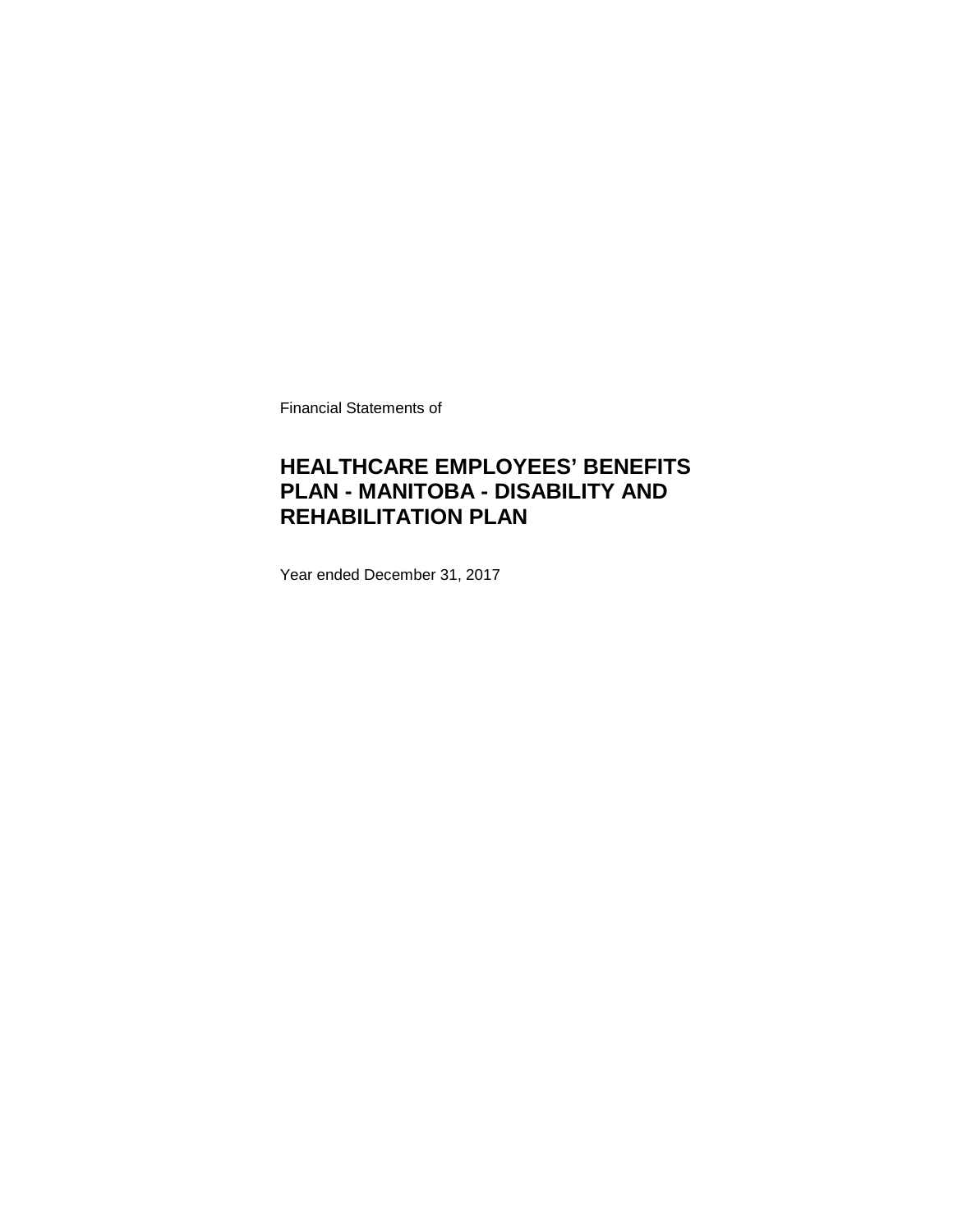

KPMG LLP One Lombard Place Suite 2000 Winnipeg MB R3B 0X3

Telephone (204) 957-1770 Fax (204) 957-0808 www.kpmg.ca

### **INDEPENDENT AUDITORS' REPORT**

To the Board of Trustees of Healthcare Employees' Benefits Plan - Manitoba - Disability and Rehabilitation Plan

We have audited the accompanying financial statements of Healthcare Employees' Benefits Plan - Manitoba - Disability and Rehabilitation Plan, which comprise the statement of financial position as at December 31, 2017, the statements of changes in net assets available for benefits and changes in benefit obligations for the year then ended, and notes, comprising a summary of significant accounting policies and other explanatory information.

#### *Management's Responsibility for the Financial Statements*

Management is responsible for the preparation and fair presentation of these financial statements in accordance with Canadian accounting standards for pension plans, and for such internal control as management determines is necessary to enable the preparation of financial statements that are free from material misstatement, whether due to fraud or error.

### *Auditors' Responsibility*

Our responsibility is to express an opinion on these financial statements based on our audit. We conducted our audit in accordance with Canadian generally accepted auditing standards. Those standards require that we comply with ethical requirements and plan and perform the audit to obtain reasonable assurance about whether the financial statements are free of material misstatement.

An audit involves performing procedures to obtain audit evidence about the amounts and disclosures in the financial statements. The procedures selected depend on our judgment, including the assessment of the risks of material misstatement of the financial statements, whether due to fraud or error. In making those risk assessments, we consider internal control relevant to the entity's preparation and fair presentation of the financial statements in order to design audit procedures that are appropriate in the circumstances, but not for the purpose of expressing an opinion on the effectiveness of the entity's internal control. An audit also includes evaluating the appropriateness of accounting policies used and the reasonableness of accounting estimates made by management, as well as evaluating the overall presentation of the financial statements.

We believe that the audit evidence we have obtained is sufficient and appropriate to provide a basis for our audit opinion.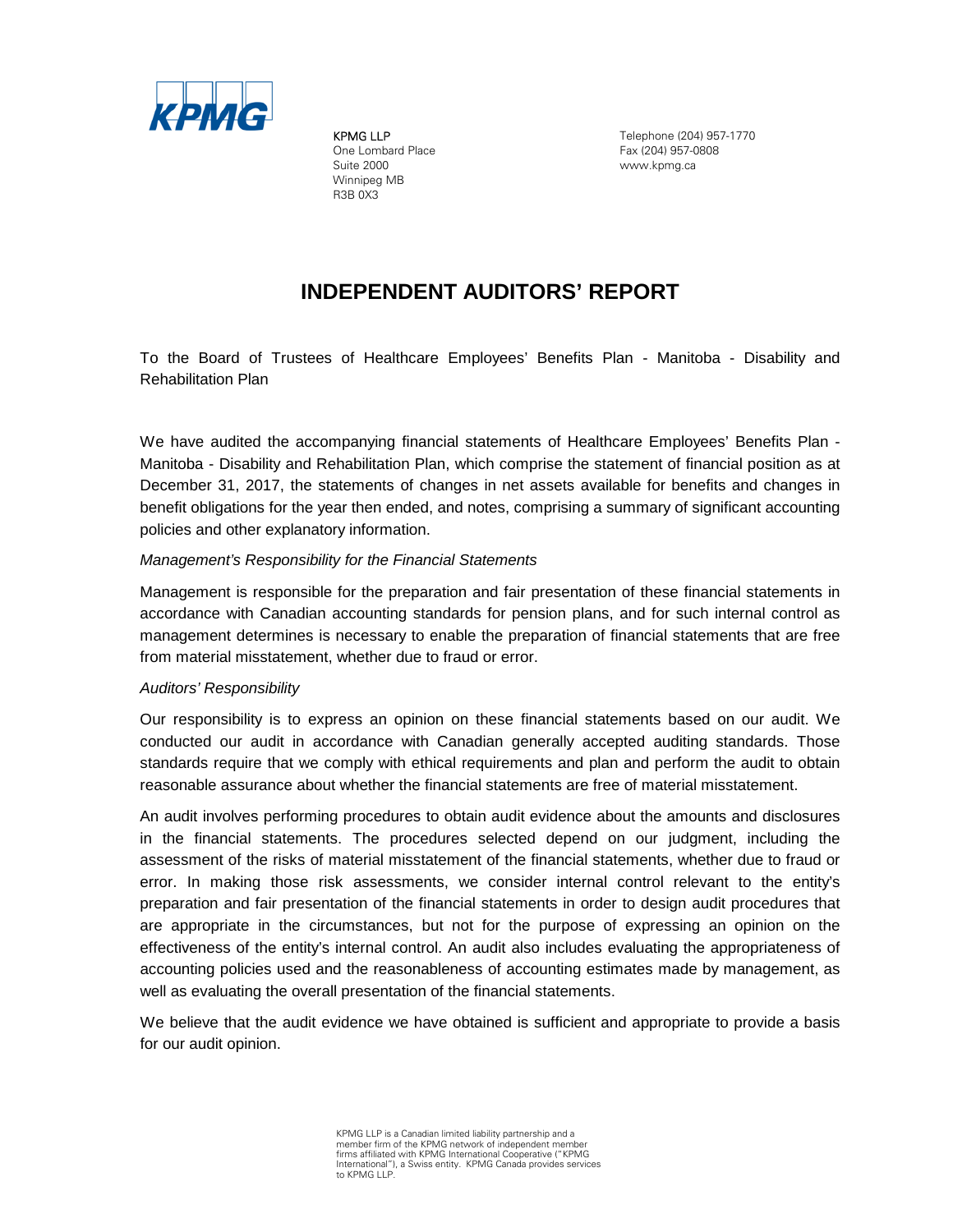

### *Opinion*

In our opinion, the financial statements present fairly, in all material respects, the financial position of Healthcare Employees' Benefits Plan - Manitoba - Disability and Rehabilitation Plan as at December 31, 2017, and the changes in its net assets available for benefits and the changes in its benefit obligations for the year then ended in accordance with Canadian accounting standards for pension plans.

KPMG LLP

Chartered Professional Accountants

June 15, 2018 Winnipeg, Canada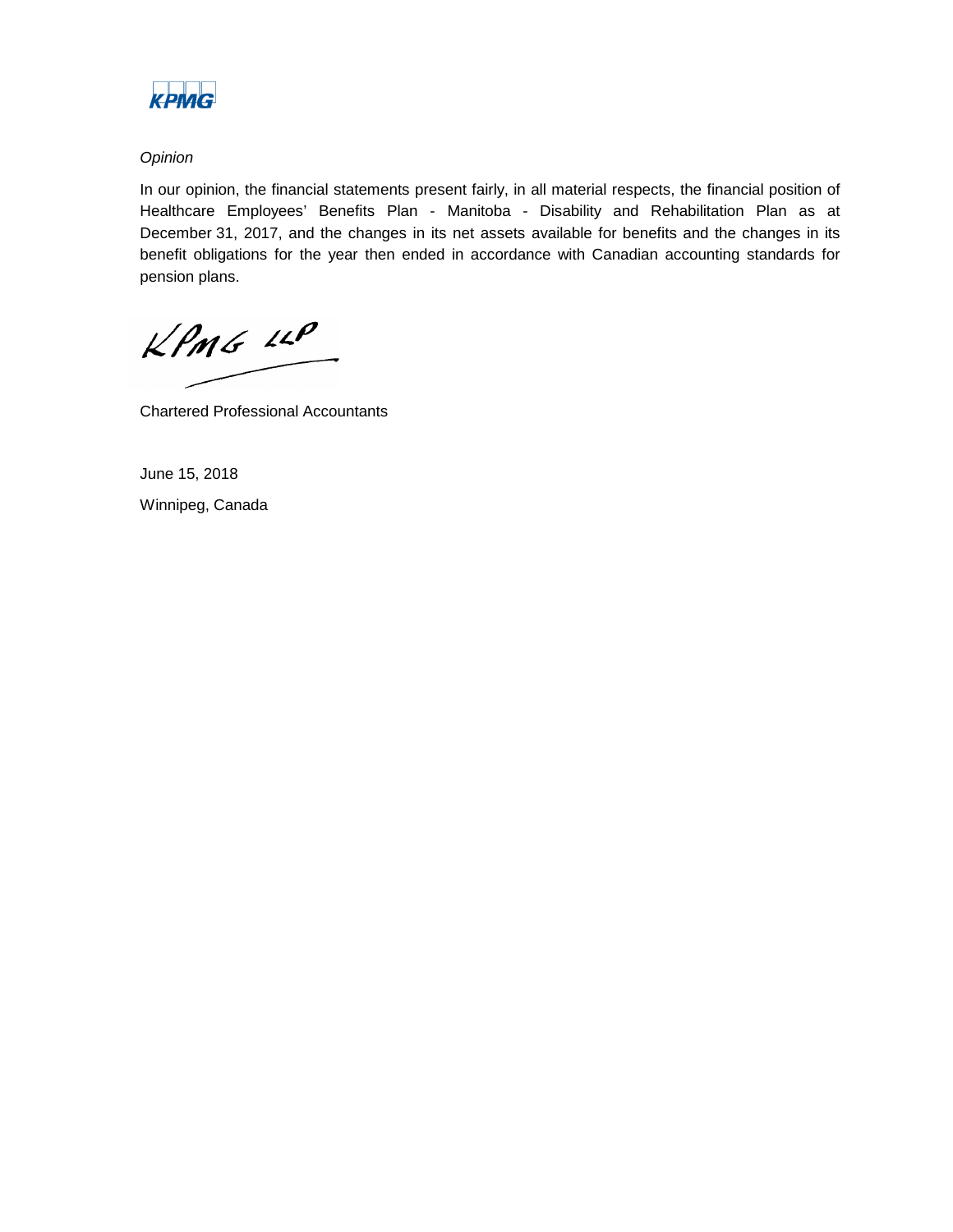Statement of Financial Position

December 31, 2017, with comparative information for 2016

|                                                                                  | 2017             | 2016             |
|----------------------------------------------------------------------------------|------------------|------------------|
| <b>Assets</b>                                                                    |                  |                  |
| Cash                                                                             | \$<br>3,094,160  | \$<br>3,244,721  |
| Premiums receivable                                                              | 2,432,965        | 2,333,937        |
| Other receivables                                                                | 253,268          | 223,689          |
| Prepaid expenses                                                                 | 68,050           | 69,288           |
| Due from Manulife Financial (note 3)                                             | 47,139           | 59,380           |
| Investments (note 4)                                                             | 237,519,484      | 229,224,379      |
| <b>Total assets</b>                                                              | \$243,415,066    | \$235,155,394    |
| Liabilities                                                                      |                  |                  |
| Claims payable and accrued liabilities                                           | \$<br>943,267    | \$<br>873,308    |
| Government remittances payable                                                   | 523,143          | 516,475          |
| Due to Healthcare Employees' Pension Plan - Manitoba<br>(note 13)                | 833,496          | 526,387          |
| Obligation for IBNR (note 7)                                                     | 21,548,000       | 22,243,000       |
| <b>Total liabilities</b>                                                         | 23,847,906       | 24, 159, 170     |
| Net assets available for benefits                                                | 219,567,160      | 210,996,224      |
| Actuarial value of benefit obligations (note 8):<br><b>Disabled lives</b>        | 138,347,000      | 129,139,000      |
| Commitment (note 14)                                                             |                  |                  |
| Excess of net assets available for benefits over<br>benefit obligations (note 9) | \$<br>81,220,160 | \$<br>81,857,224 |

See accompanying notes to financial statements.

Approved by the Trustees:

iard Chair Vice-Chair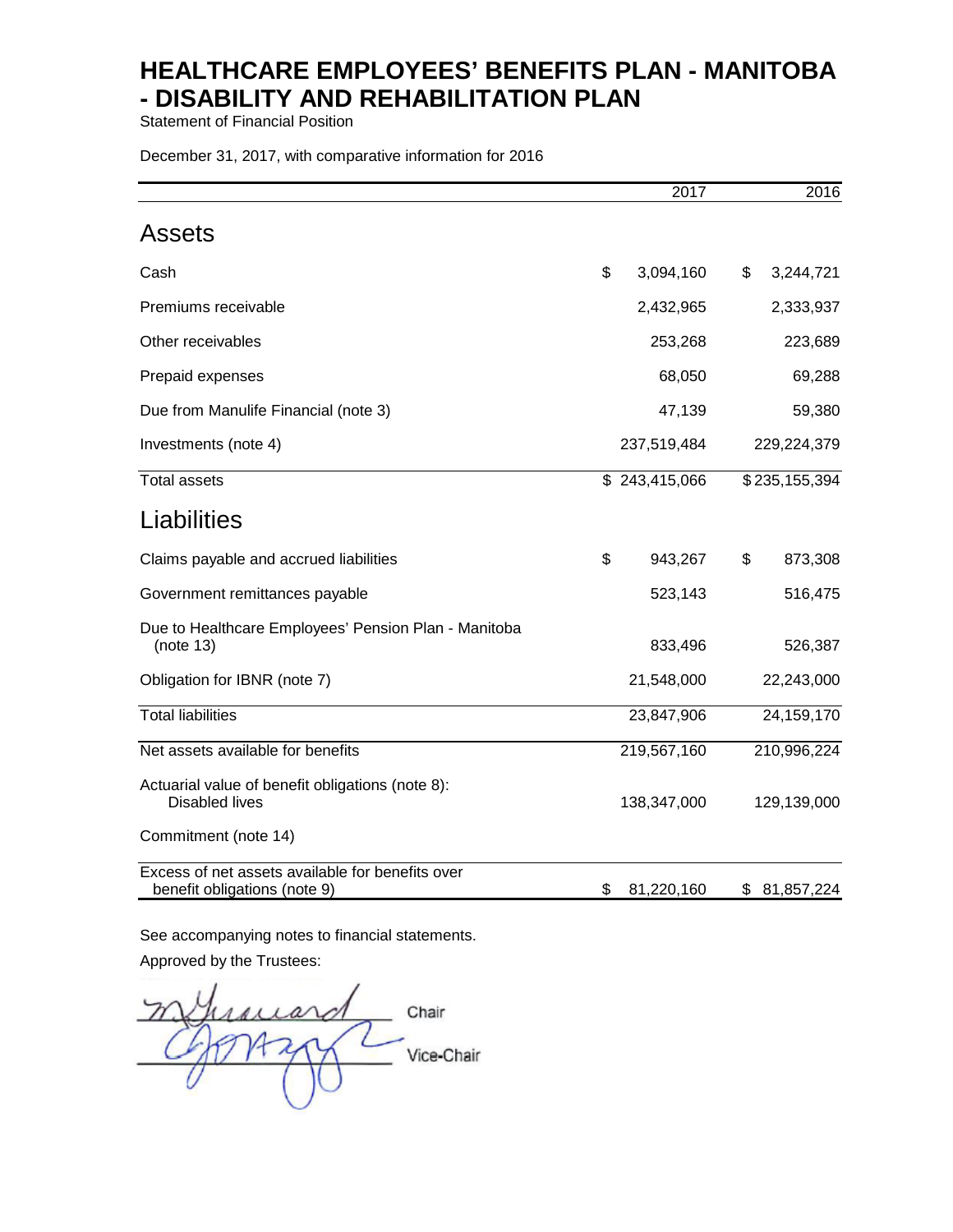Statement of Changes in Net Assets Available for Benefits

Year ended December 31, 2017, with comparative information for 2016

|                                                      |     | 2017        | 2016             |
|------------------------------------------------------|-----|-------------|------------------|
| Increase in net assets:                              |     |             |                  |
| Premiums                                             | \$  | 47,187,346  | \$<br>46,488,595 |
| Investment income                                    |     | 7,421,795   | 7,474,068        |
|                                                      |     | 54,609,141  | 53,962,663       |
| Decrease in net assets:                              |     |             |                  |
| Claims incurred                                      |     | 37,475,759  | 34,467,433       |
| Claims-related expenses                              |     | 2,010,726   | 1,861,482        |
| Administrative expenses (notes 5 and 13)             |     | 6,160,360   | 6,130,314        |
| Change in fair value of investments                  |     | 1,086,360   | 2,577,070        |
|                                                      |     | 46,733,205  | 45,036,299       |
| Increase in net assets before change in obligation   |     |             |                  |
| for IBNR                                             |     | 7,875,936   | 8,926,364        |
| Change in obligation for IBNR                        |     | 695,000     | (1,023,000)      |
| Increase in net assets available for benefits        |     | 8,570,936   | 7,903,364        |
| Net assets available for benefits, beginning of year |     | 210,996,224 | 203,092,860      |
| Net assets available for benefits, end of year       | \$. | 219,567,160 | \$210,996,224    |

See accompanying notes to financial statements.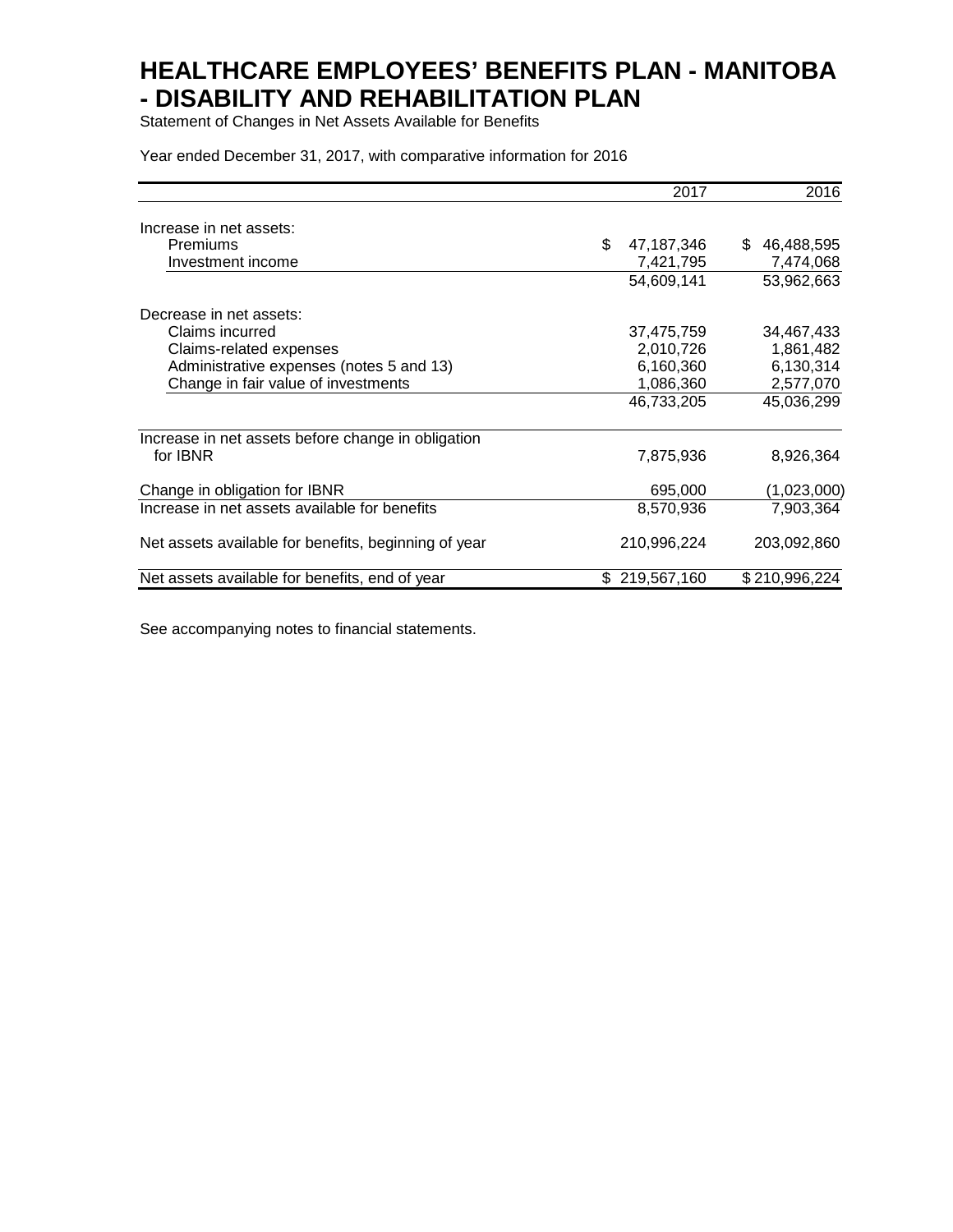Statement of Changes in Benefit Obligations

Year ended December 31, 2017, with comparative information for 2016

|                                                           | 2017               | 2016           |
|-----------------------------------------------------------|--------------------|----------------|
| Actuarial value of benefit obligations, beginning of year | \$129,139,000      | \$121,401,000  |
| Claims accrued                                            | 47,187,000         | 46,489,000     |
| Claims paid and administrative expenses                   | (45, 647, 000)     | (42, 460, 000) |
| Interest accrued on benefits                              | 2,455,000          | 2,172,000      |
| Effect of experience gains and losses                     | 5,894,000          | 462,000        |
| Effect of addition of cost of living benefits             | 2,502,000          | 2,096,000      |
| Effect of change in valuation basis                       | (3, 183, 000)      | (1,021,000)    |
| Actuarial value of benefit obligations, end of year       | 138,347,000<br>\$. | \$129,139,000  |

See accompanying notes to financial statements.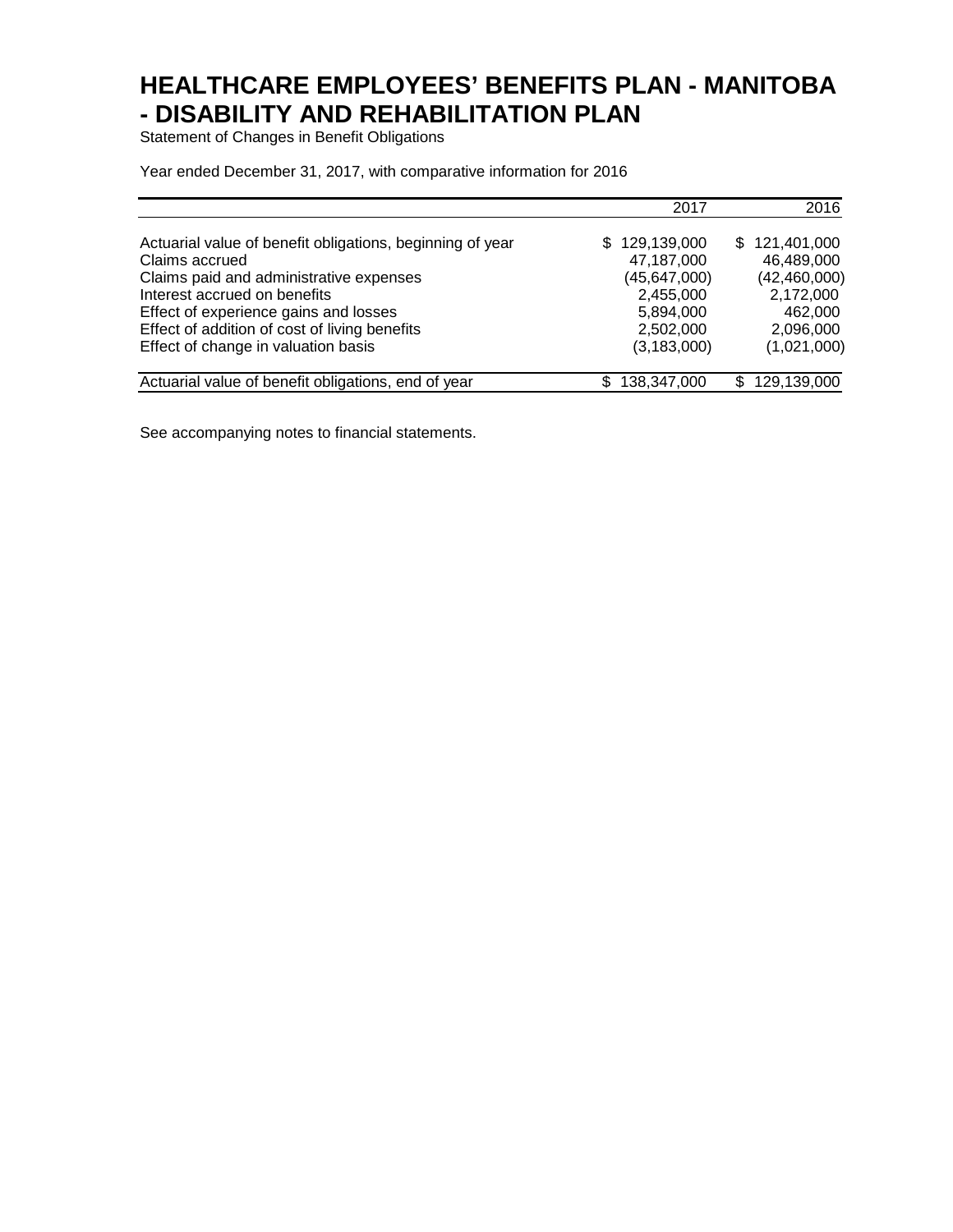Notes to Financial Statements

Year ended December 31, 2017

#### **1. General and description of the Plan:**

Healthcare Employees' Benefits Plan - Manitoba (HEBP) is jointly trusteed which includes the disability and rehabilitation plan (the Plan) for healthcare employees in Manitoba.

The Plan is registered as a health and welfare trust under the *Income Tax Act* and is not subject to income taxes*.*

The Plan was established on October 1, 1988 to administer the long-term disability plan for employees of participating healthcare facilities of Manitoba. The employees' share of the Plan was insured with Manulife Financial for claims with disability dates on or before May 31, 2002 (Insured Plan). The employers' share of the Plan was self-insured for claims with disability dates on or before May 31, 2002, but administered by Manulife Financial on an Administrative Services Only (ASO Plan) basis. Claims adjudication for the Plan is provided by Manulife Financial for claims with disability dates on or before May 31, 2002. Claims with disability dates on or after June 1, 2002 are self-administered and self-insured.

### **2. Significant accounting policies:**

(a) Basis of presentation:

The Plan follows Canadian accounting standards for pension plans for accounting policies related to its investment portfolio and benefit obligations. In selecting or changing accounting policies that do not relate to its investment portfolio or benefit obligations, the Plan complies on a consistent basis with Canadian accounting standards for private enterprises.

These financial statements are prepared on a going concern basis and present the aggregate financial position of the Plan as a separate financial reporting entity, independent of the participating employers and members. Only the assets and obligations to members eligible to participate in the Plan have been included in these financial statements. These financial statements do not portray the funding requirements of the Plan or the benefit security of the individual plan members.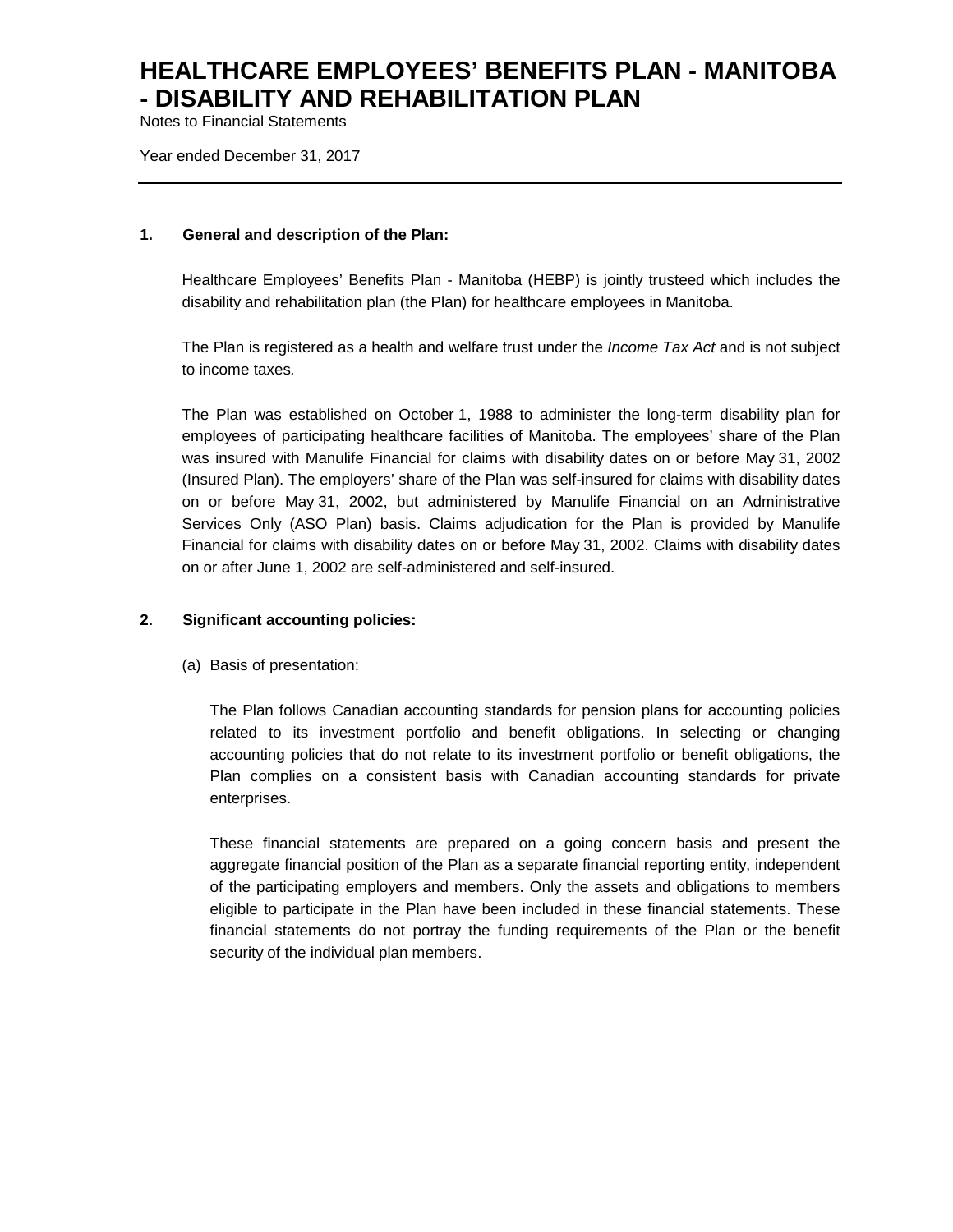Notes to Financial Statements (continued)

Year ended December 31, 2017

#### **2. Significant accounting policies (continued):**

(b) Financial instruments:

Financial instruments are recorded at fair value on initial recognition. Freestanding derivative instruments that are not in a qualifying hedging relationship, cash and investments are subsequently measured at fair value. All other financial instruments are subsequently measured at cost or amortized cost, unless management has elected to carry the instruments at fair value. The Plan has elected not to carry any such financial instruments at fair value.

Transaction costs incurred on the acquisition of financial instruments measured subsequently at fair value are expensed as incurred. All other financial instruments are adjusted by transaction costs incurred on acquisition and financing costs. These costs are amortized using the straight-line method.

(c) Fair value measurement:

Fair value is the amount for which an asset could be exchanged, or a liability settled, between knowledgeable, willing parties in an arm's length transaction on the measurement date. The Plan uses closing market price for fair value measurement.

When available, the Plan measures the fair value of an instrument using quoted prices in an active market for that instrument. A market is regarded as active if quoted prices are readily and regularly available and represent actual and regularly occurring market transactions on an arm's length basis.

If a market for a financial instrument is not active, then the Plan establishes fair value using a valuation technique. Valuation techniques include using recent arm's length transactions between knowledgeable, willing parties (if available), reference to the current fair value of other instruments that are substantially the same, discounted cash flow analyses and option pricing models.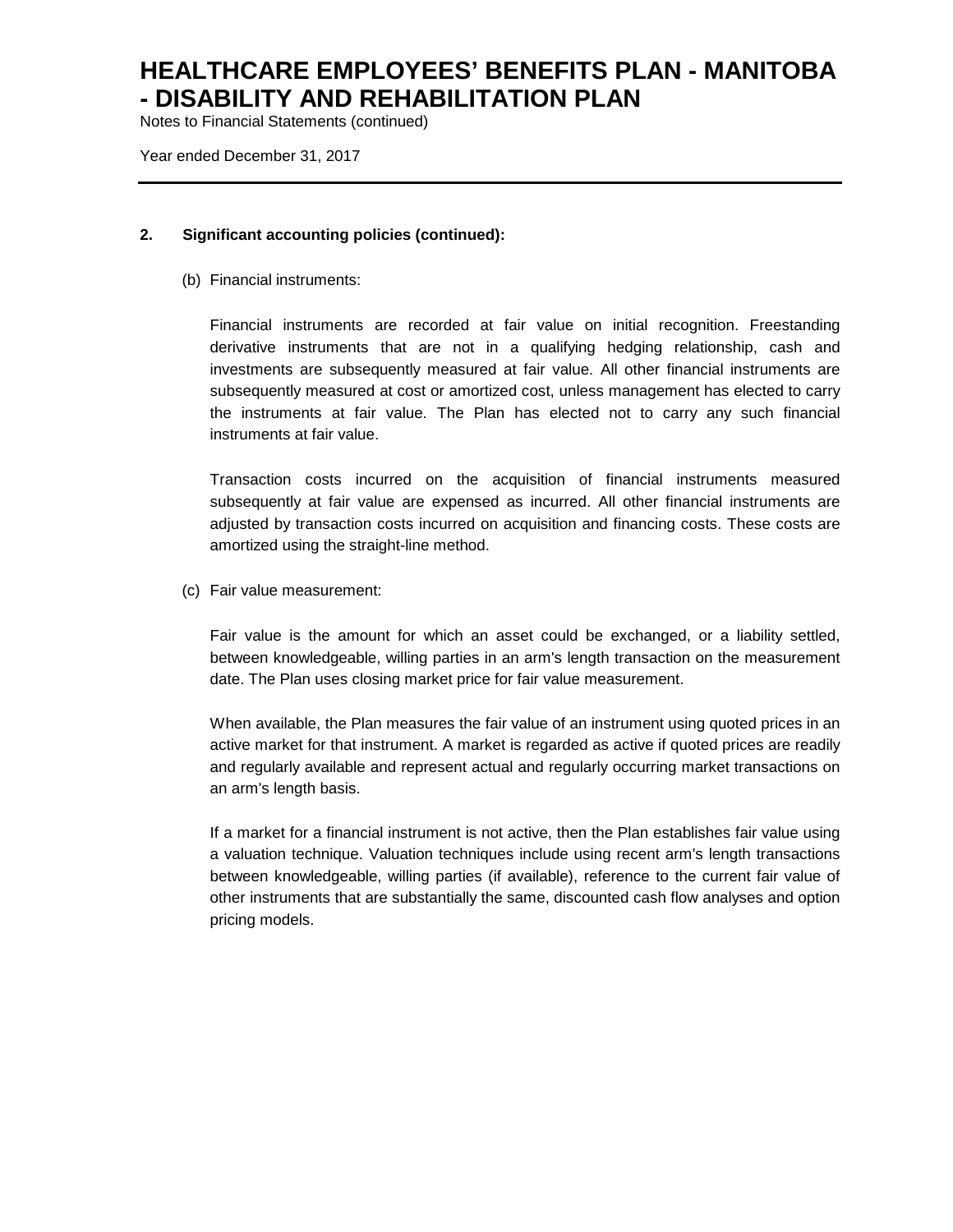Notes to Financial Statements (continued)

Year ended December 31, 2017

### **2. Significant accounting policies (continued):**

All changes in fair value, other than interest and dividend income, are recognized in the statement of changes in net assets available for benefits as part of the current period change in fair value of investments.

Bond pooled funds are recorded at fair values established by the respective fund trustee.

- (d) Investment transactions and income recognition:
	- (i) Investment transactions:

Investment transactions are accounted for on a trade date basis.

(ii) Income recognition:

Investment income includes interest and dividend income. Investment income has been accrued as reported by the issuer of the pooled funds.

(e) Premiums:

Premiums recorded in the statement of changes in net assets available for benefits include the employees' and employers' share of the premiums required for the disability coverage. Premiums are recorded on an accrual basis.

(f) Claims:

Claims are recorded in the period in which they are paid or payable. Any claims not paid at fiscal year-end are reflected in claims payable and accrued liabilities.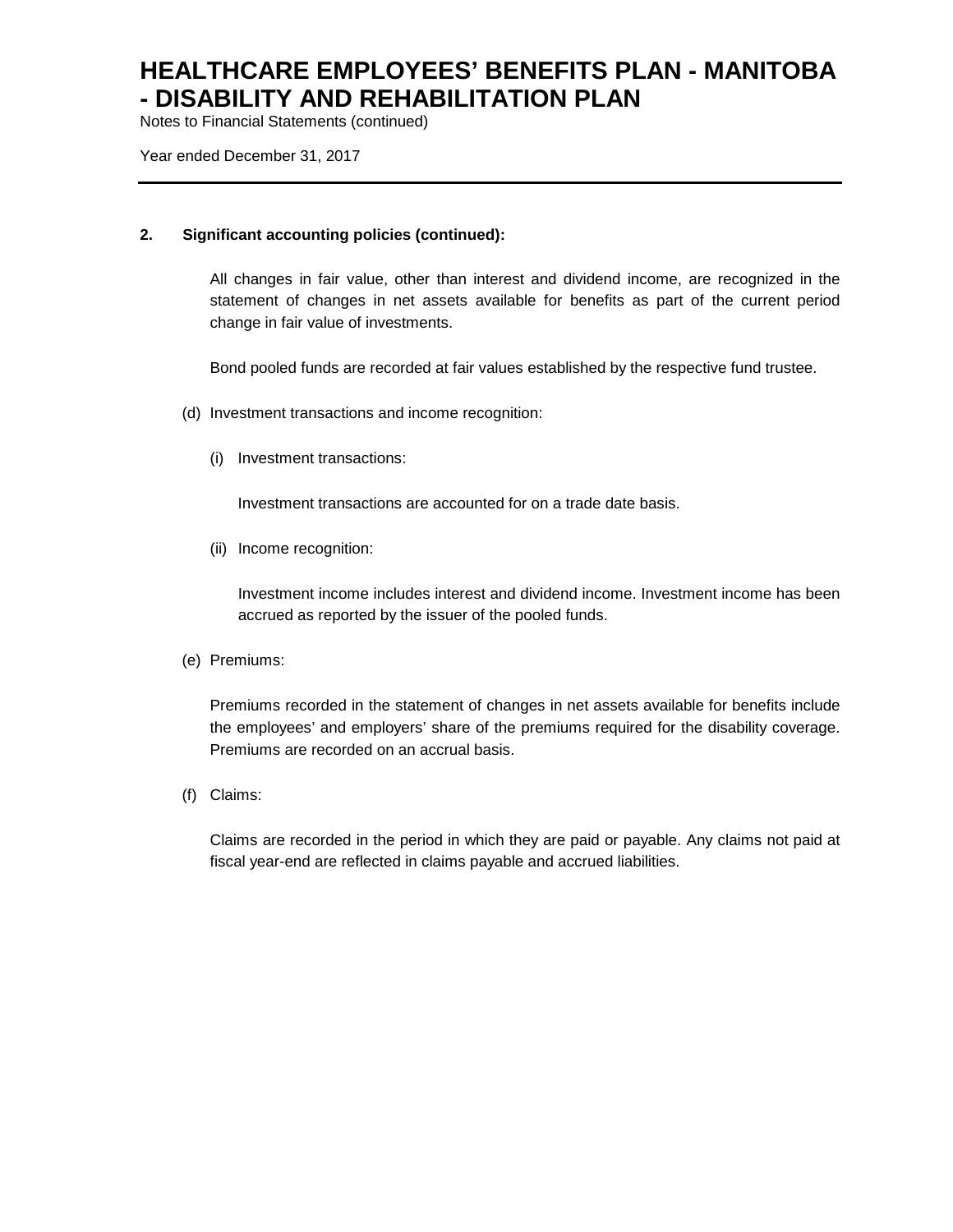Notes to Financial Statements (continued)

Year ended December 31, 2017

#### **2. Significant accounting policies (continued):**

(g) Use of estimates:

The preparation of financial statements requires management to make estimates and assumptions that affect the reported amounts of assets and liabilities, the disclosure of contingent assets and liabilities at the date of the financial statements and the reported amounts of increases and decreases in net assets during the year. Significant items subject to such estimates and assumptions include the determination of the actuarial value of benefit obligations. Actual results could differ from those estimates.

#### **3. Due from Manulife Financial:**

Due from Manulife Financial represents the ASO Plan surplus of \$47,139 (2016 - \$59,380). At May 31, 2002, the Trustees terminated the insured arrangement with Manulife Financial for claims with disability dates on or after June 1, 2002. Manulife Financial holds reserves to fund the fully insured portion of the claims with disability dates on or before May 31, 2002 until the release of all related liabilities.

Interest is earned on the due from Manulife Financial as follows: unrestricted deposit account balance at the month-end 91-day T-bill rate plus 0.5 percent and on cash flows at the average monthly 91-day T-bill rate less 0.5 percent.

Manulife Financial is to provide the Plan with terminal accounting in respect of the Insured Plan for the seventeen year period from June 1, 2002 to May 31, 2019. The deficit of the Insured Plan as at May 31, 2002 will be carried over as the opening balance for the terminal accounting period, with a \$1,800,000 payment applied as a premium payment in the terminal accounting period.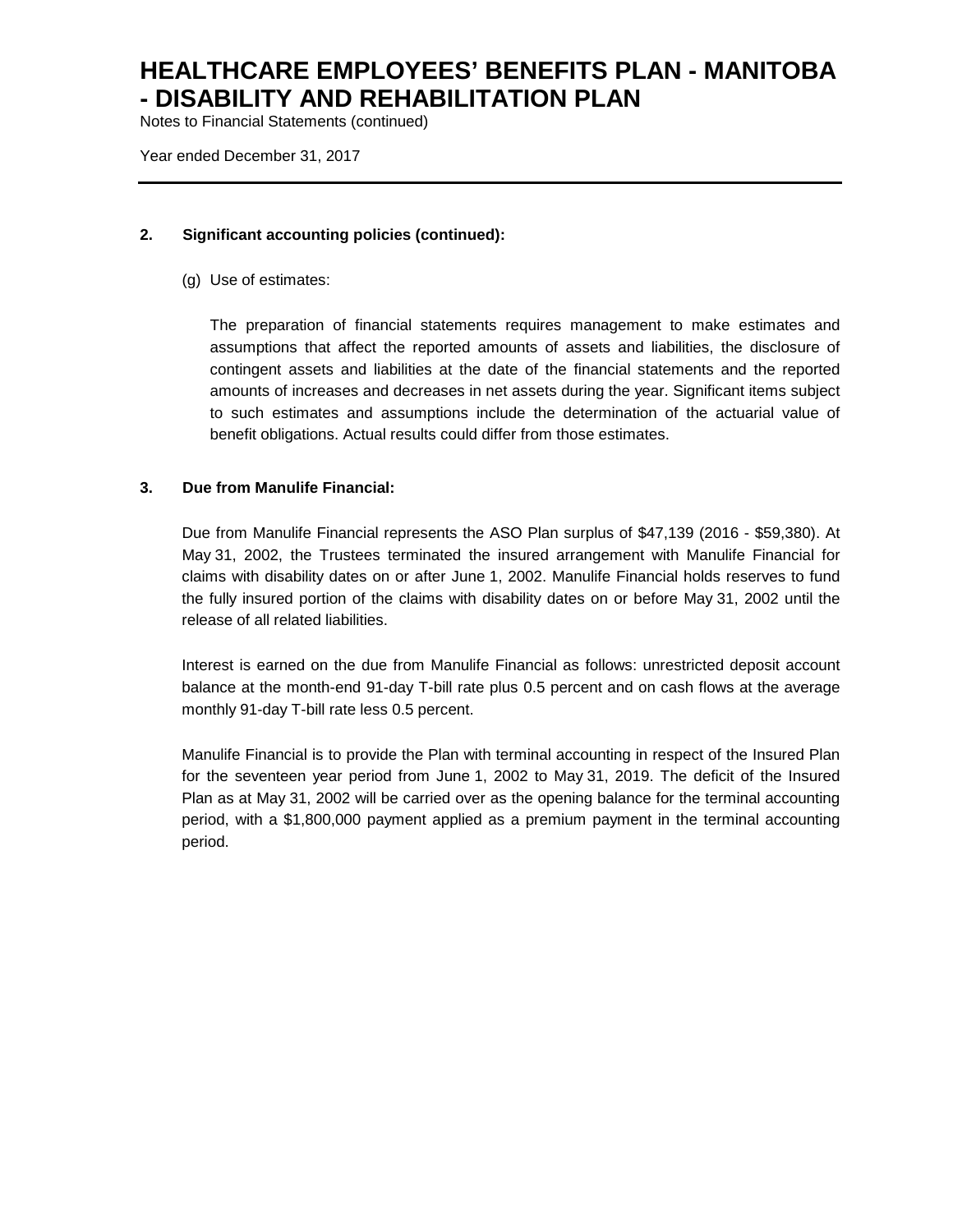Notes to Financial Statements (continued)

Year ended December 31, 2017

### **3. Due from Manulife Financial (continued):**

Any surplus generated during the terminal accounting period will first be applied to the deficit carried forward from May 31, 2002 and any other deficits arising during the terminal accounting period. Manulife Financial is obliged to pay the Plan any remaining surplus at the end of the terminal accounting period within 60 days thereof, together with interest from May 31, 2019 to the date of payment. Should the Insured Plan generate a deficit during the terminal accounting period or generate a surplus that is insufficient to eliminate the deficit existing as of May 31, 2002, no further amounts shall be owing or paid by the Plan in respect of any deficit existing at the end of the terminal accounting period.

#### **4. Investments:**

|                   | 2017          | 2016          |
|-------------------|---------------|---------------|
| Bond pooled funds | \$237,519,484 | \$229,224,379 |

Investments are held in bond pooled funds which earned a return of 2.74 percent (2016 - 2.2 percent).

#### **5. Administrative expenses:**

|                               | 2017            |   | 2016      |
|-------------------------------|-----------------|---|-----------|
|                               |                 |   |           |
| Salaries and benefits         | \$<br>4,224,810 | S | 4,223,842 |
| Other administrative expenses | 1,395,800       |   | 1,454,638 |
| Investment management fees    | 202,671         |   | 199,527   |
| Legal fees                    | 105,131         |   | 85,893    |
| Trustee and custodial fees    | 97,887          |   | 71,688    |
| <b>Actuarial fees</b>         | 75,607          |   | 47,048    |
| Audit fees                    | 58,454          |   | 47,678    |
|                               |                 |   |           |
|                               | \$<br>6,160,360 |   | 6,130,314 |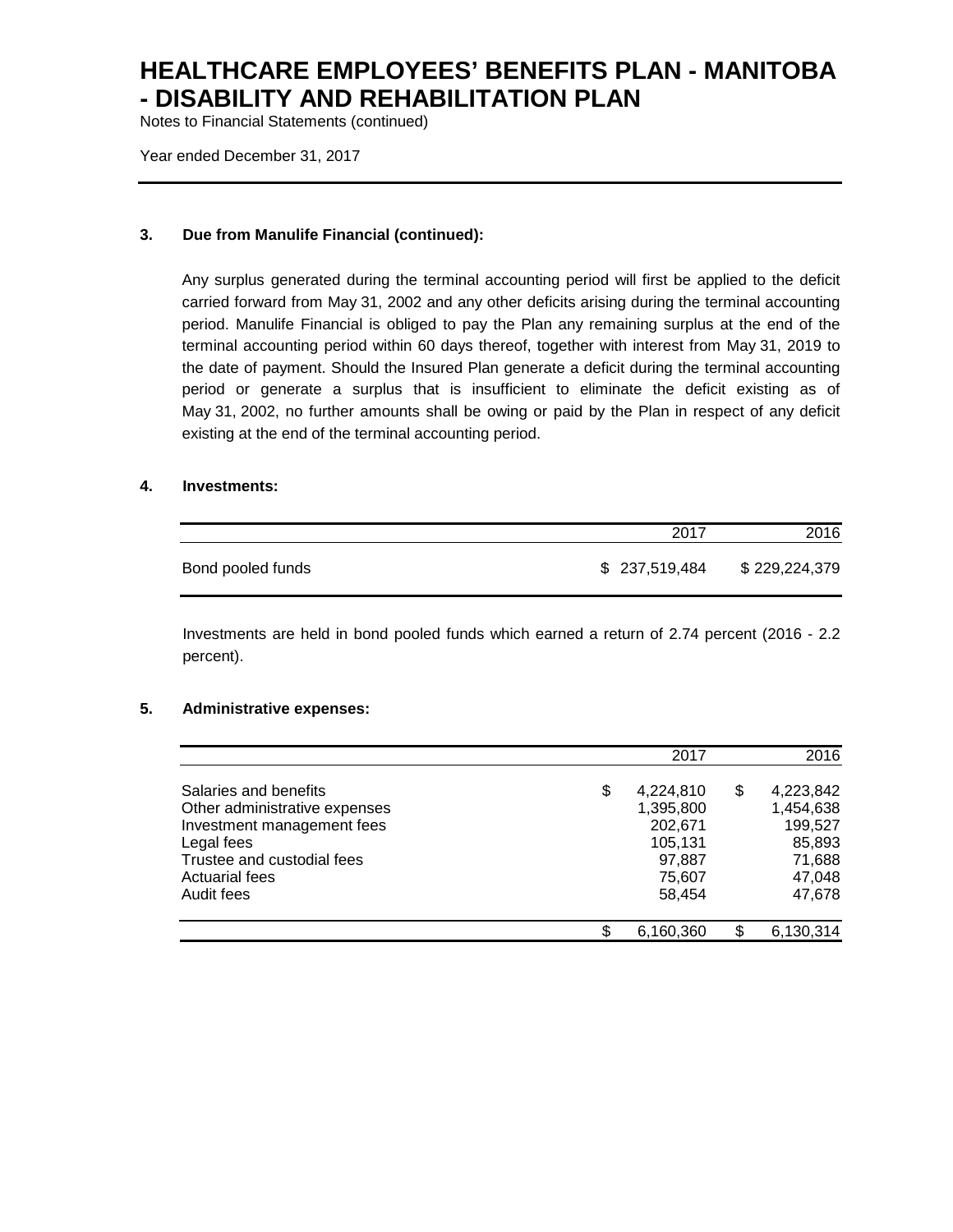Notes to Financial Statements (continued)

Year ended December 31, 2017

#### **6. Role of the actuary:**

The actuary, Morneau Shepell, has been appointed pursuant to the Trust Agreement. With respect to the preparation of financial statements, the actuary has been engaged to carry out an estimation of the Plan's obligations for IBNR and disabled lives to the members. The estimation is made in accordance with accepted actuarial practice and reported thereon to the Board of Trustees. In performing the estimation of the liabilities, which are by their nature inherently variable, assumptions are made as to future claims, members' ages, benefit amounts, rates of recovery and interest rates.

#### **7. Obligation for incurred but not reported (IBNR):**

The obligation for IBNR relates to those claims which have been incurred but not reported at the date of the financial statements. This obligation is calculated as the estimated claims cost for six months.

#### **8. Benefit obligations - disabled lives:**

The obligation for disabled lives is calculated annually by Morneau Shepell, an independent actuary, under each plan for every disabled member receiving benefits. As at December 31, 2017, the date of the most recent actuarial valuation, the actuarial value of benefit obligations for disabled benefits was \$138,347,000 (2016 - \$129,139,000). It reflects the liability for future benefit payments and is developed on the basis of the member's age, benefit amount and normal rates of recovery and an assumed interest rate of 2.22 percent (2016 - 1.89 percent). The next actuarial valuation will be prepared as at December 31, 2018.

#### **9. Excess of net assets available for benefits over benefit obligations:**

The Board of Trustees has approved the establishment of a stabilization reserve consisting of the claims fluctuation reserve, operational risk reduction reserve, and investment reserve. The claims fluctuation reserve has been established at an amount equal to 10 percent of the current year's premiums and is fully funded. The operational risk reduction reserve has been established at an amount equal to 10 percent of the current year's premiums. The investment reserve has been established at an amount equal to 10 percent of the current year's disabled life reserve plus IBNR. At December 31, 2017, the Board of Trustees has restricted \$25,400,000 (2016 - \$24,300,000) of the excess of net assets available for benefits over benefit obligations for these reserves.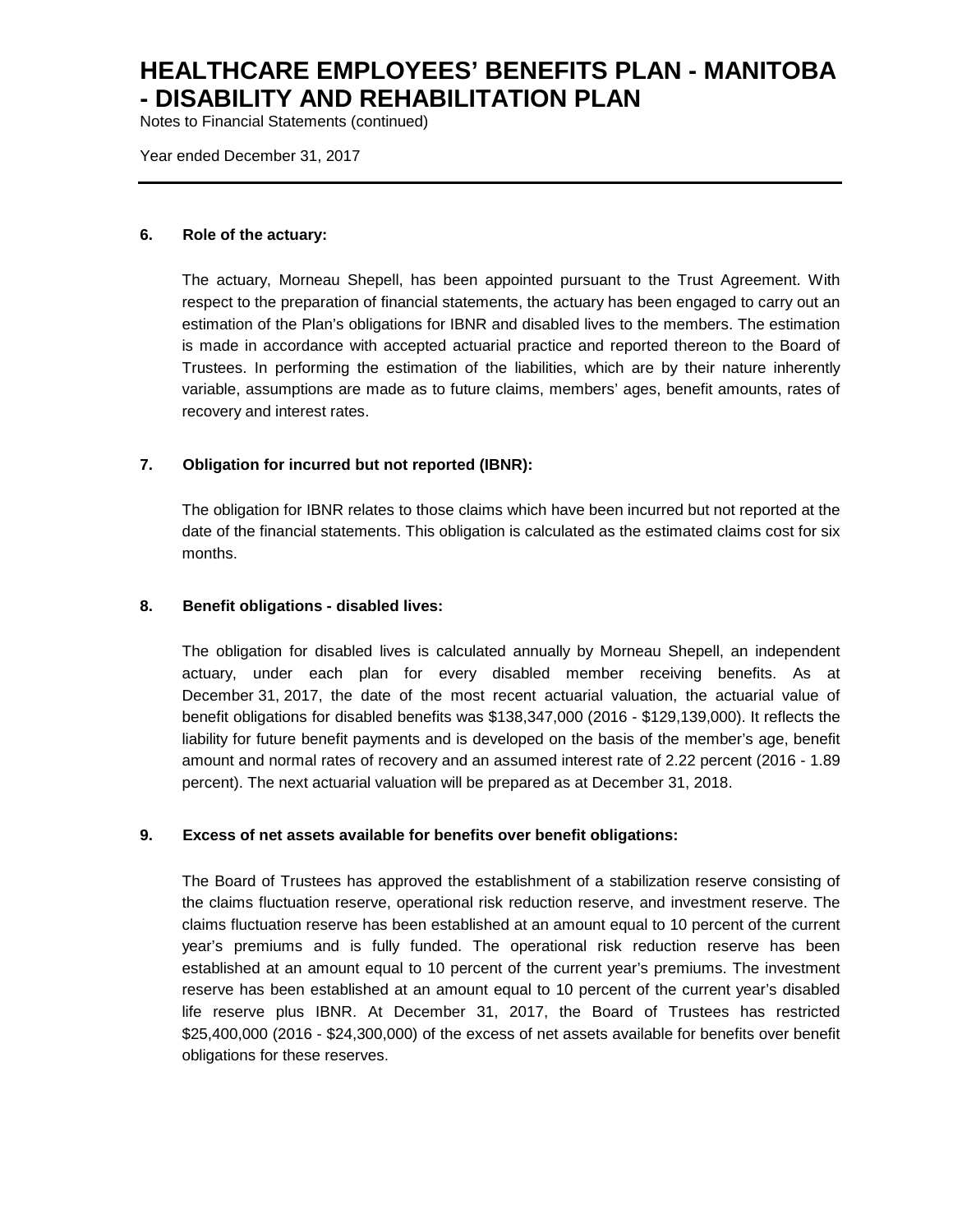Notes to Financial Statements (continued)

Year ended December 31, 2017

#### **10. Capital management:**

The main objective of the Plan is to sustain a certain level of net assets, including internally restricted funds, in order to meet the obligations of the Plan. The Plan fulfills its primary objective by adhering to specific investment policies outlined in its Statement of Investment Policies and Procedures (the SIPP), which is reviewed annually by the Plan. The Plan manages net assets by engaging knowledgeable investment managers who are charged with the responsibility of investing existing funds and new funds (current year's employee and employer contributions) in accordance with the approved SIPP. Increases in net assets are a direct result of investment income generated by investments held by the Plan and contributions into the Plan by eligible employees and by the employers. The main use of net assets is for claim payments to eligible Plan members.

#### **11. Risk management:**

- (a) Market risk:
	- (i) Interest rate risk:

Interest rate risk arises from the possibility that changes in interest rates will affect future cash flows or fair values of financial instruments. The Plan's fixed income investments are exposed to the risk that the value of interest-bearing investments will fluctuate due to changes in the level of market interest rates. The Plan's exposure to interest rate risk is concentrated in its investment in the bond pooled funds. To properly manage the Plan's interest rate risk, appropriate guidelines on the weighting and duration for fixed income investments are set and monitored.

The remaining terms to contractual maturity of fixed income investments at December 31 are as follows:

|                                       | 2017                         | 2016                         |
|---------------------------------------|------------------------------|------------------------------|
| One to five years<br>After five years | \$101,901,810<br>135.617.674 | \$108,155,481<br>121.068.898 |
| Total market value                    | \$237,519,484                | \$229,224,379                |

As at December 31, 2017, if the prevailing interest rates were raised or lowered by 100 basis points, with all other factors held constant, net assets would likely have decreased or increased, respectively, by approximately \$23,254,000 (2016 - \$21,245,000). The Plan's interest rate sensitivity was determined based on portfolio weighted duration.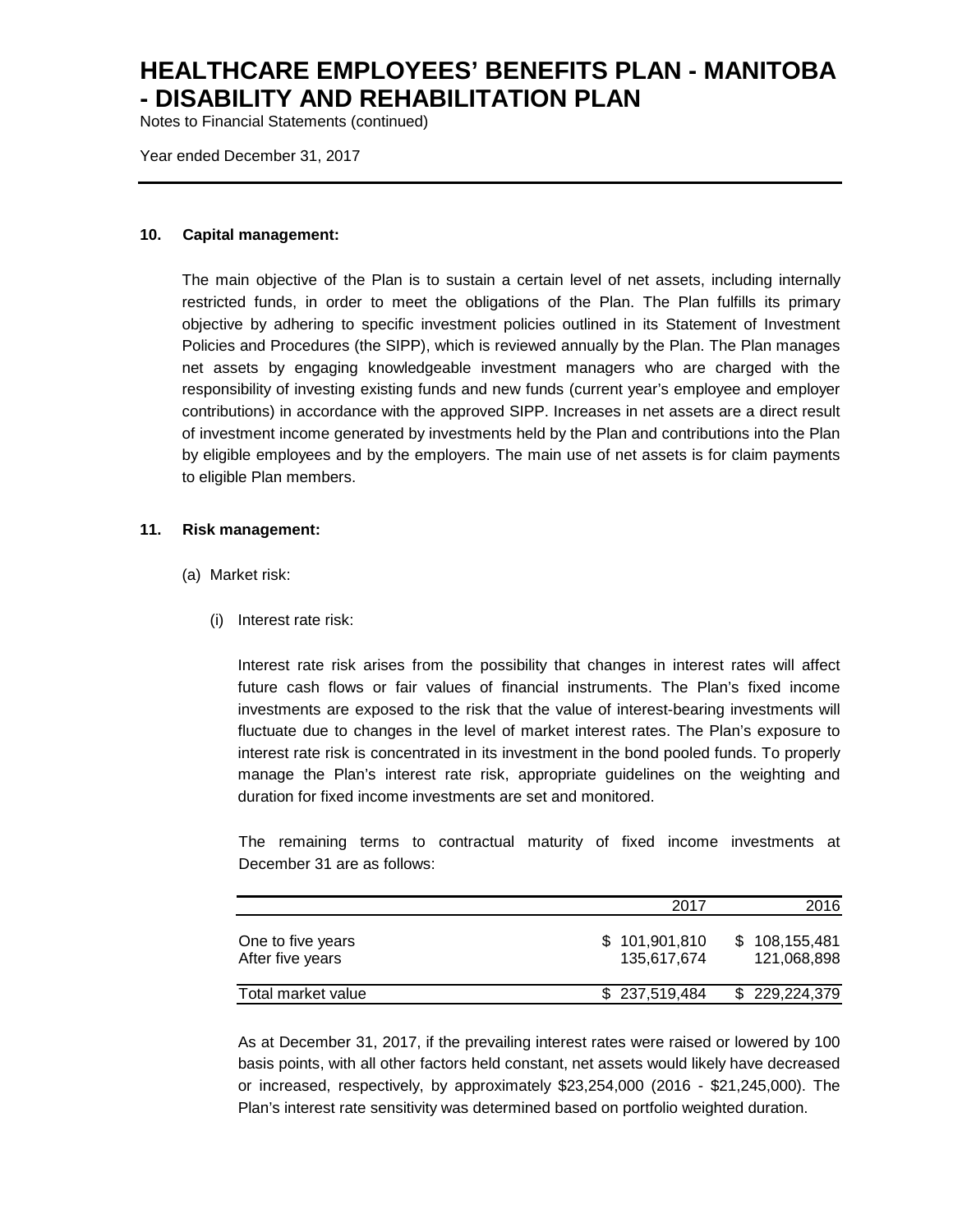Notes to Financial Statements (continued)

Year ended December 31, 2017

#### **11. Risk management (continued):**

(ii) Foreign currency and other price risk:

The Plan believes it is not exposed to foreign currency or any other price risk in relation to the Plan's financial instruments.

(b) Credit risk:

The Plan is exposed to credit risk, which is the risk that a counterparty will be unable to pay amounts in full when due or requested. The Plan's greatest concentration of credit risk is in its fixed income securities. The fair value of the fixed income securities includes consideration of the creditworthiness of the debt issuer. All transactions in listed securities are settled or paid for upon delivery using approved brokers. The risk of default is considered minimal, as payment is made on a purchase once the securities have been received from the broker. For sales transactions, the securities are released once the broker has made payment.

The breakdown of the Plan's bond pooled funds by credit ratings from various rating agencies is presented below:

|               | 2017             |        |    | 2016        |        |
|---------------|------------------|--------|----|-------------|--------|
| Credit rating | Fair value       |        |    | Fair value  |        |
| AAA           | \$<br>71,275,506 | 30.0%  | \$ | 65.821.240  | 28.7%  |
| AA            | 86.710.615       | 36.5%  |    | 69.075.547  | 30.1%  |
| A             | 42,279,604       | 17.8%  |    | 58,202,372  | 25.4%  |
| <b>BBB</b>    | 36,068,277       | 15.2%  |    | 34,354,398  | 15.0%  |
| <b>BB</b>     | 876.226          | 0.4%   |    | 1,436,832   | 0.6%   |
| B             | 309.256          | 0.1%   |    | 333.990     | 0.2%   |
|               | 237,519,484      | 100.0% | S  | 229.224.379 | 100.0% |

Credit risk associated with premiums and other receivables is minimized due to their nature. Premiums are collected from participating members through the payroll process. In 2017, a provision for doubtful other receivables of \$13,137 (2016 - \$13,137) has been recorded.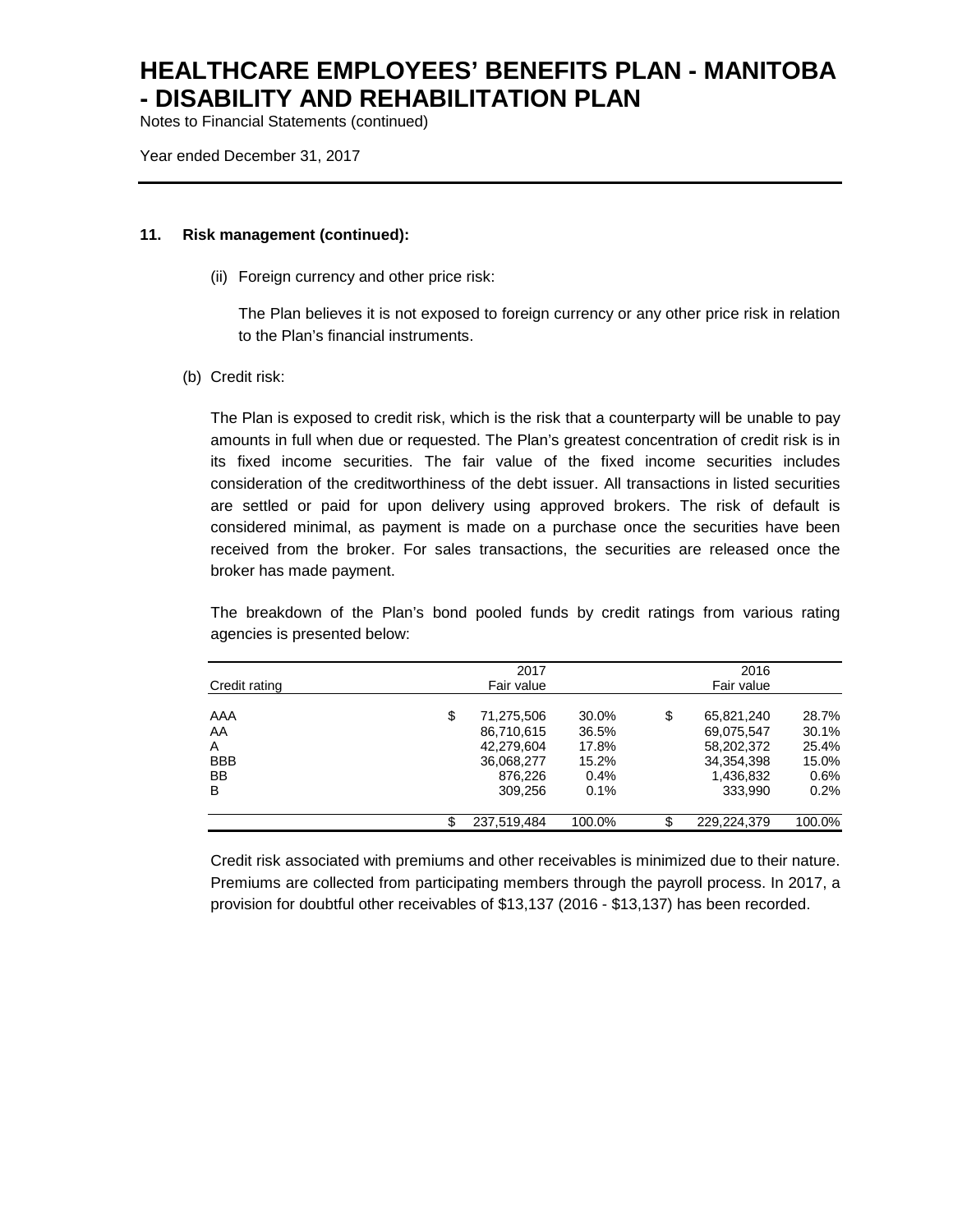Notes to Financial Statements (continued)

Year ended December 31, 2017

### **11. Risk management (continued):**

(c) Liquidity risk:

Liquidity risk is the possibility that investments of the Plan cannot be readily converted into cash when required. The Plan may be subject to liquidity constraints because of insufficient volume in the markets for the securities of the Plan or other securities may be subject to legal or contractual restrictions on their resale. Liquidity risk is managed by investing the majority of the Plan's assets in investments that are traded in an active market and can be readily disposed. The Plan's claims payable and accrued liabilities and due to HEPP balances have contracted maturities of less than one year.

(d) Claims and premiums risk:

The nature of the unpaid claims is such that the establishment of obligations is based on known facts and interpretation of circumstances, on a case by case basis, and is therefore a complex and dynamic process influenced by a variety of factors.

Consequently, the establishment of obligations and premium rates relies on the judgment and opinions of a number of professionals, on historical precedent and trends, on prevailing legal, economic, social and regulatory trends and on expectations as to future developments. The process of determining premium rates and reserves necessarily involves risks that the actual results will deviate, perhaps substantially, from the best estimates made.

### **12. Fair value of financial instruments:**

The fair value of the financial assets and liabilities of the Plan approximates their carrying value due to their short-term nature (except cash and investments which are stated at fair value, note 4).

The Plan's assets which are recorded at fair value are required to be classified into one of three levels, depending on the inputs used for valuation. The hierarchy of inputs is summarized below:

- Level 1 Quoted prices (unadjusted) in active markets for identical assets or liabilities.
- Level 2 Inputs other than quoted prices included in Level 1 that are observable for the asset or liability, either directly (i.e. as prices) or indirectly (i.e. derived from prices).
- Level 3 Inputs for the asset or liability that are not based on observable market data (unobservable inputs).